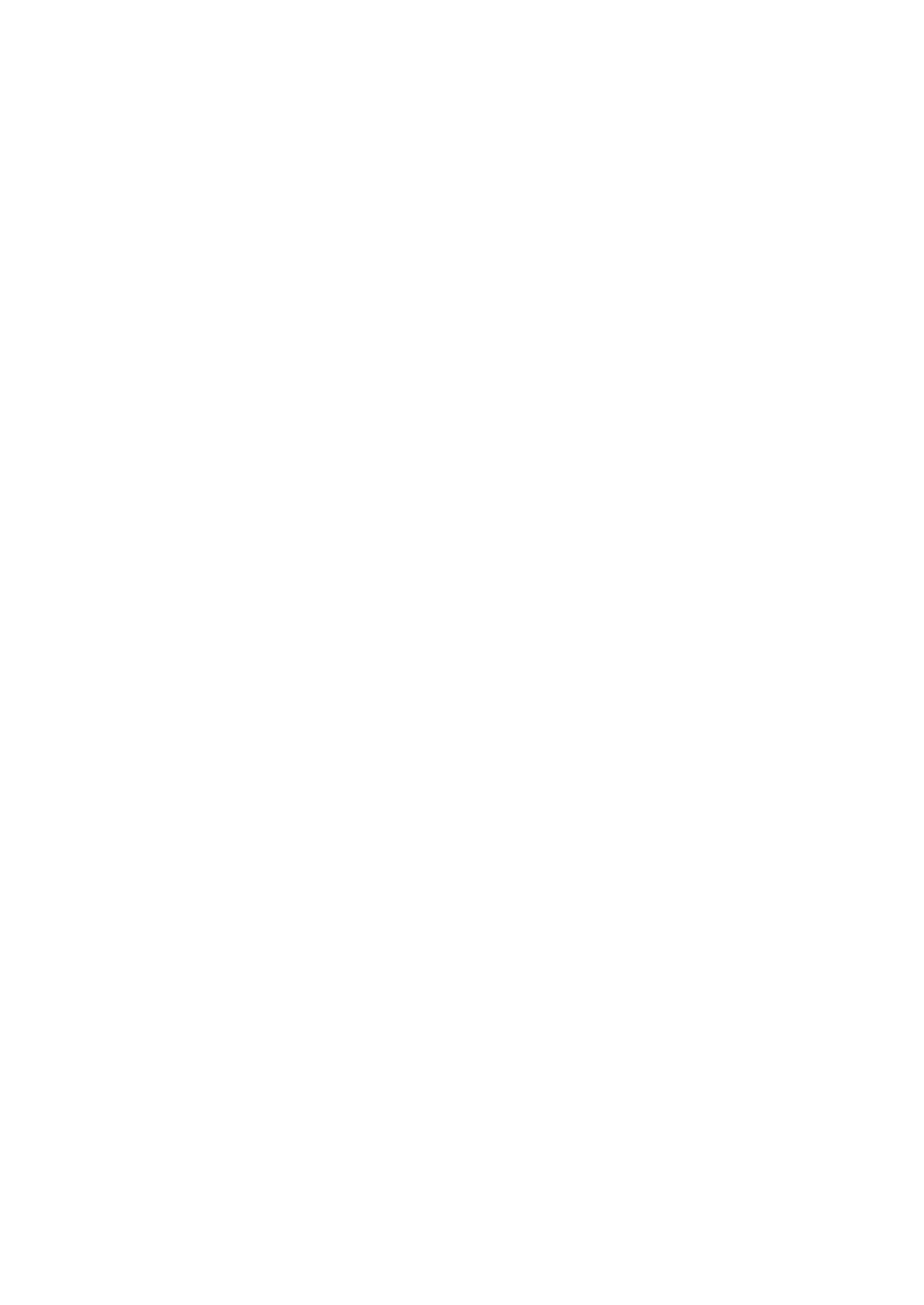

## TUVALU MARITIME TRAINING INSTITUTE ACT

## **Arrangement of Sections**

#### **Section**

| <b>PART I - PRELIMINARY</b><br>the control of the control of the control of the control of the control of the control of the control of the control of the control of the control of the control of the control of the control of the control of the control |                                               |    |
|--------------------------------------------------------------------------------------------------------------------------------------------------------------------------------------------------------------------------------------------------------------|-----------------------------------------------|----|
| 1                                                                                                                                                                                                                                                            |                                               |    |
| 2                                                                                                                                                                                                                                                            |                                               |    |
|                                                                                                                                                                                                                                                              | PART II - ESTABLISHMENT, FUNCTIONS AND POWERS | 6  |
| 3                                                                                                                                                                                                                                                            |                                               |    |
| 4                                                                                                                                                                                                                                                            |                                               |    |
| 5                                                                                                                                                                                                                                                            |                                               |    |
|                                                                                                                                                                                                                                                              | PART III - BOARD, MANAGEMENT AND EMPLOYEES    | 7  |
| 6                                                                                                                                                                                                                                                            | Board.                                        |    |
| 7                                                                                                                                                                                                                                                            |                                               |    |
| 8                                                                                                                                                                                                                                                            |                                               |    |
| 9                                                                                                                                                                                                                                                            |                                               |    |
| 10                                                                                                                                                                                                                                                           |                                               |    |
| 11                                                                                                                                                                                                                                                           |                                               |    |
| 12                                                                                                                                                                                                                                                           |                                               |    |
| 13                                                                                                                                                                                                                                                           |                                               |    |
|                                                                                                                                                                                                                                                              | <b>PART IV - FINANCIAL PROVISIONS</b>         | 11 |
| 14                                                                                                                                                                                                                                                           |                                               |    |
| 15                                                                                                                                                                                                                                                           |                                               |    |
| 16                                                                                                                                                                                                                                                           |                                               |    |
| 17                                                                                                                                                                                                                                                           |                                               |    |
| 18                                                                                                                                                                                                                                                           |                                               |    |
| 19                                                                                                                                                                                                                                                           |                                               |    |
| 20                                                                                                                                                                                                                                                           |                                               |    |
| 21                                                                                                                                                                                                                                                           |                                               |    |
| 22                                                                                                                                                                                                                                                           |                                               |    |

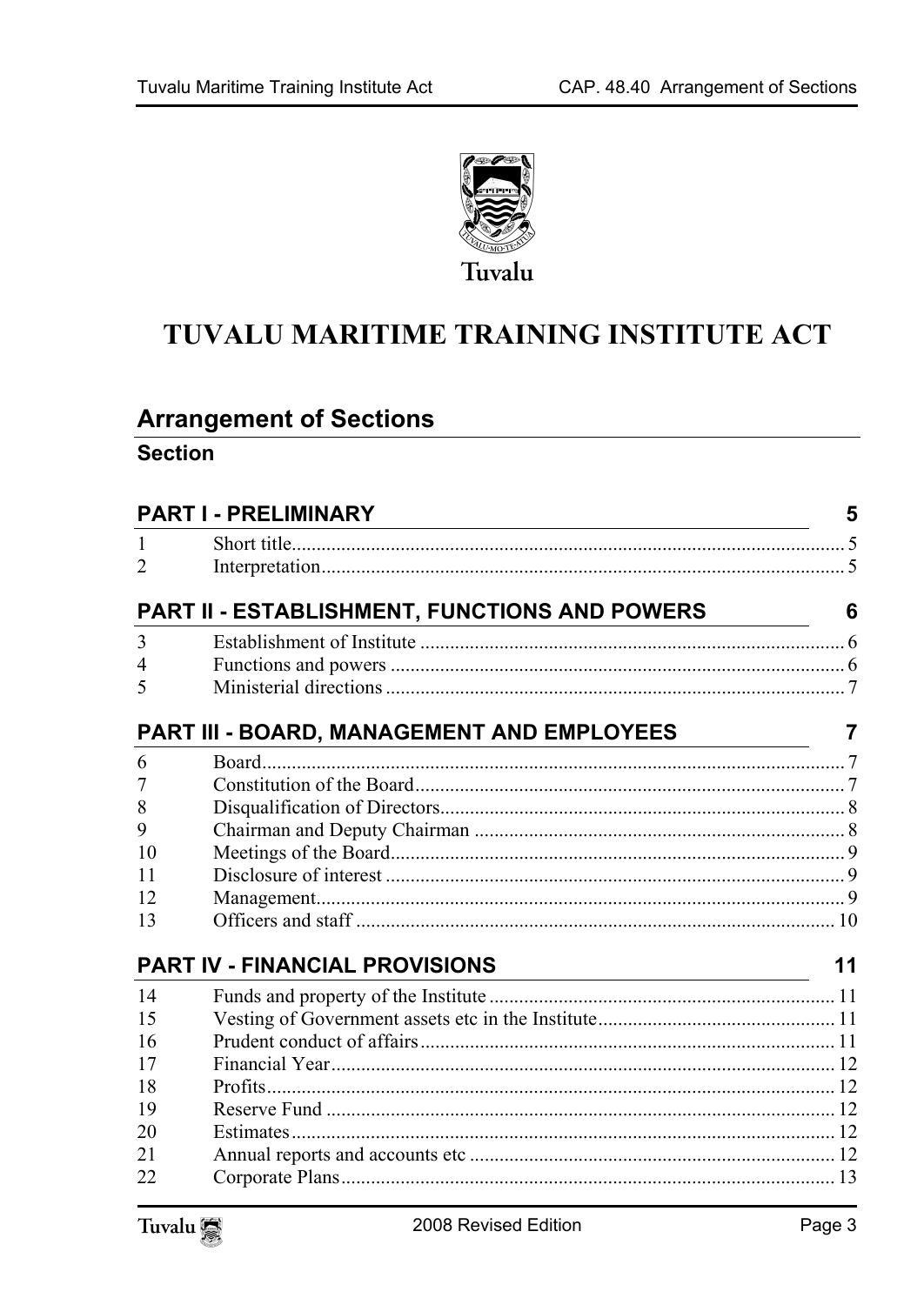| 23 |                               |    |
|----|-------------------------------|----|
|    | <b>PART V - MISCELLANEOUS</b> | 14 |
| 24 |                               |    |
| 25 |                               |    |

## **Supporting Documents**

### **ENDNOTES** 16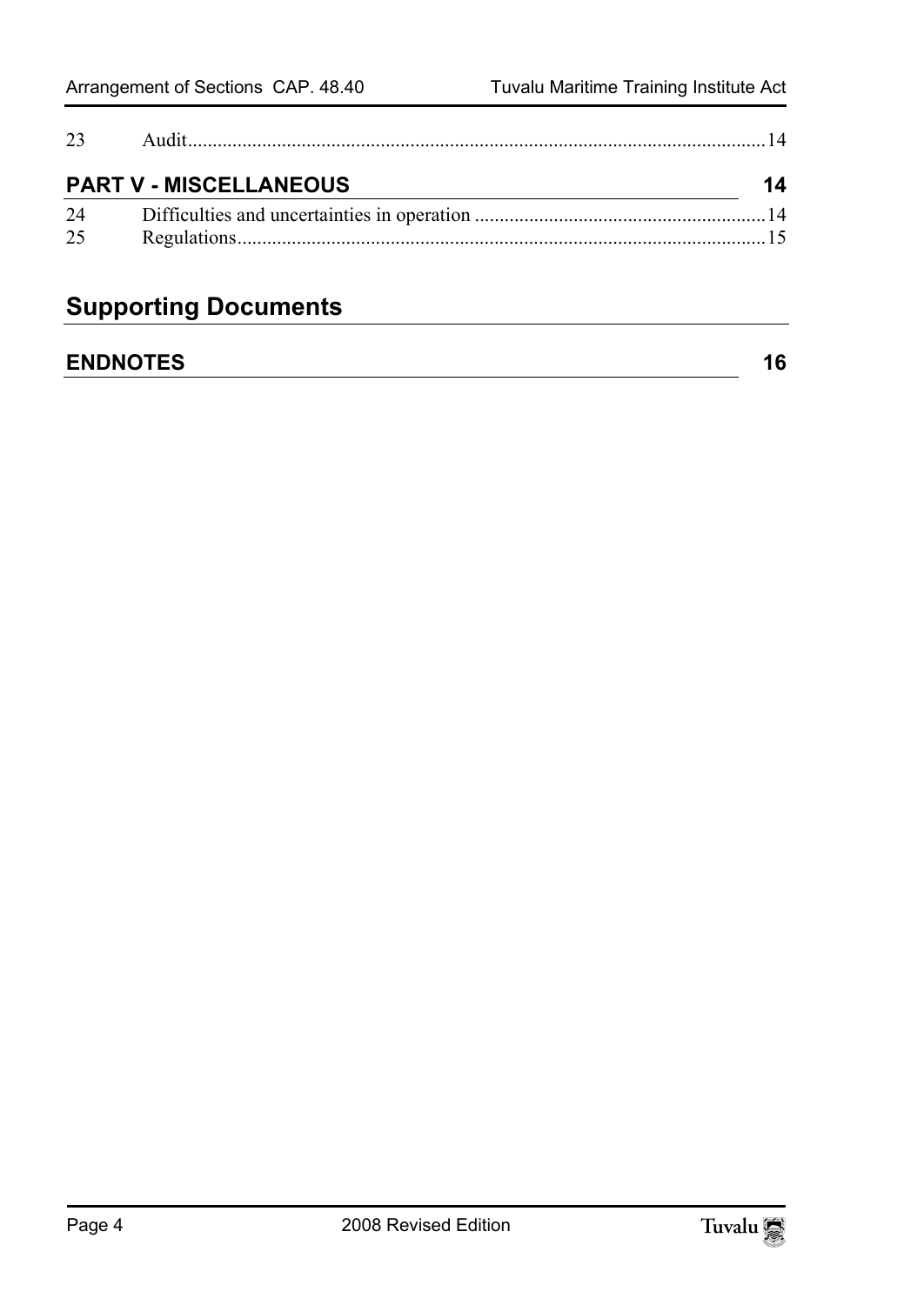

**TUVALU MARITIME TRAINING INS[TI](#page-15-1)TUTE ACT** 

#### **AN ACT TO PROVIDE FOR THE ESTABLISHMENT OF THE TUVALU MARITIME TRAINING INSTITUTE AND FOR CONNECTED PURPOSES**<sup>1</sup>

<span id="page-4-0"></span>Commencement [1st July 2000]**<sup>2</sup>**

## <span id="page-4-1"></span>**PART I - PRELIMINARY**

#### **1 Short title**

This Act may be cited as the Tuvalu Maritime Training Institute Act.

#### **2 Interpretation**

In this Act, unless the context otherwise requires —

"**Board**" means the Board of Directors of the Tuvalu Maritime Training Institute established under section 6;

"**Captain Superintendent**" means the Captain Superintendent of the Institute appointed under section 12(2);

"**Chairman**" means the Chairman of the Board appointed under section 9(1);

"**Deputy Chairman**" means the Deputy Chairman of the Board appointed under section 9(1);

"**Director**" means a Director of the Board;

"**Institute**" means the Tuvalu Maritime Training Institute established by section  $3(1)$ ;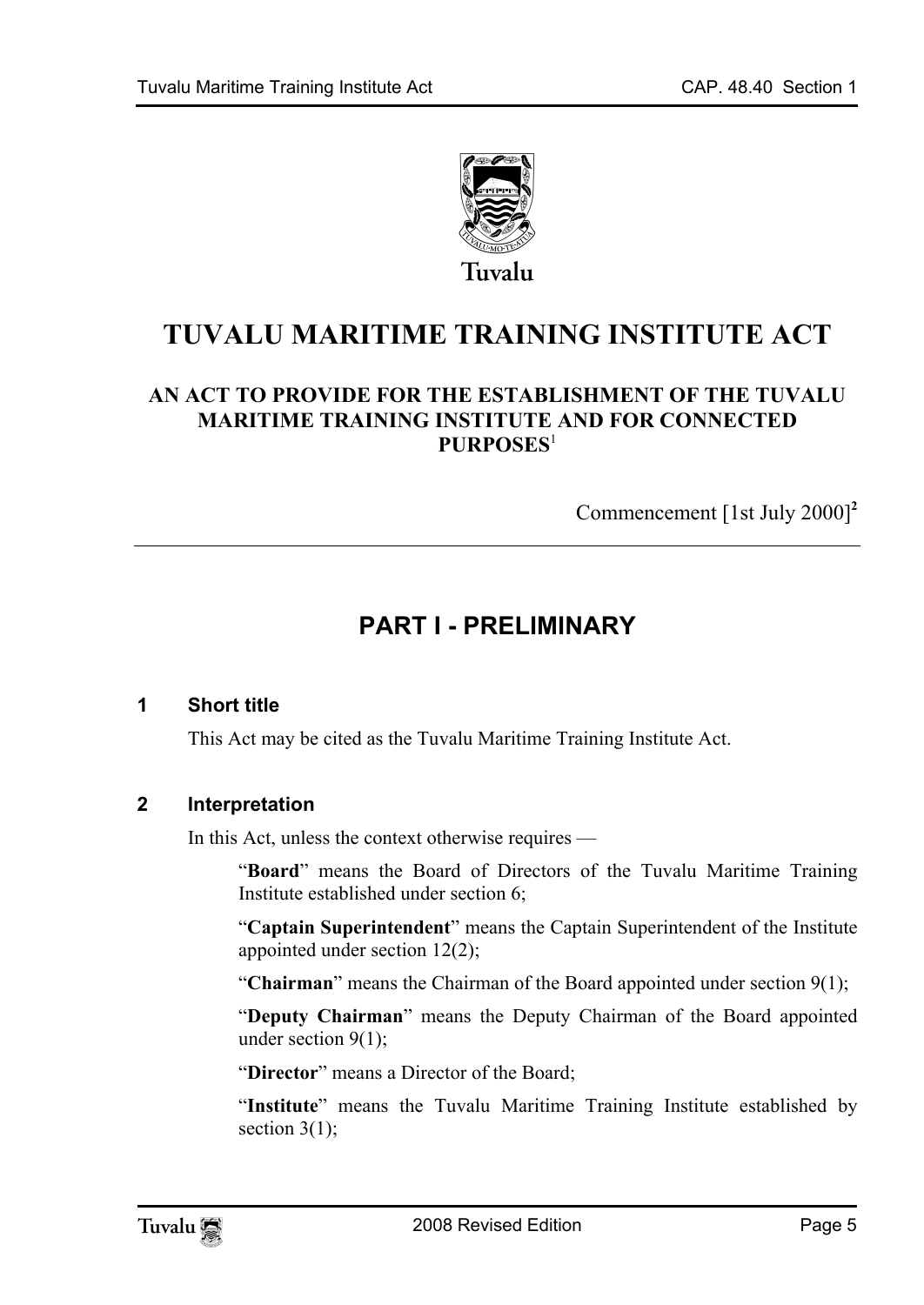<span id="page-5-1"></span><span id="page-5-0"></span>"**Stakeholder**" includes Seafarers as represented by the Tuvalu Overseas Seamen Union, Employers of Seafarers, and the Community as represented by leaders of island communities on Funafuti.

## **PART II - ESTABLISHMENT, FUNCTIONS AND POWERS**

#### **3 Establishment of Institute**

- (1) There is established by this Act the Tuvalu Maritime Training Institute.
- <span id="page-5-2"></span> $(2)$  The Institute —
	- (a) shall be a body corporate with perpetual succession;
	- (b) shall have a common seal;
	- (c) may sue or be sued in its corporate name; and
	- (d) may do anything which a body corporate may lawfully do and perform which is necessary to carry out its functions.

#### **4 Functions and powers**

- (1) The Institute shall carry on maritime education and training, including the assessment of competence of seafarers and the issue of assessment certificates attesting that competence.
- (2) In carrying out its functions the Institute shall consult and maintain close communication with the stakeholders.
- (3) Without in any way limiting the generality of subsection (1), the Institute shall have the power —
	- (a) to offer maritime education and training programs, including residential programs to citizens of Tuvalu and other countries within the South Pacific region;
	- (b) to conduct practical training programmes at venues and in a manner appropriate to the specific nature of those training programmes as the Board may determine;
	- (c) to operate training vessels, including a seagoing training ship that carries passengers and freight in such a manner as the Board may determine;
	- (d) to buy, sell, serve and import food and drinks and other goods for use or sale as part of its training activities;
	- (e) to fit out and furnish any property for the purpose of letting it as part of its training;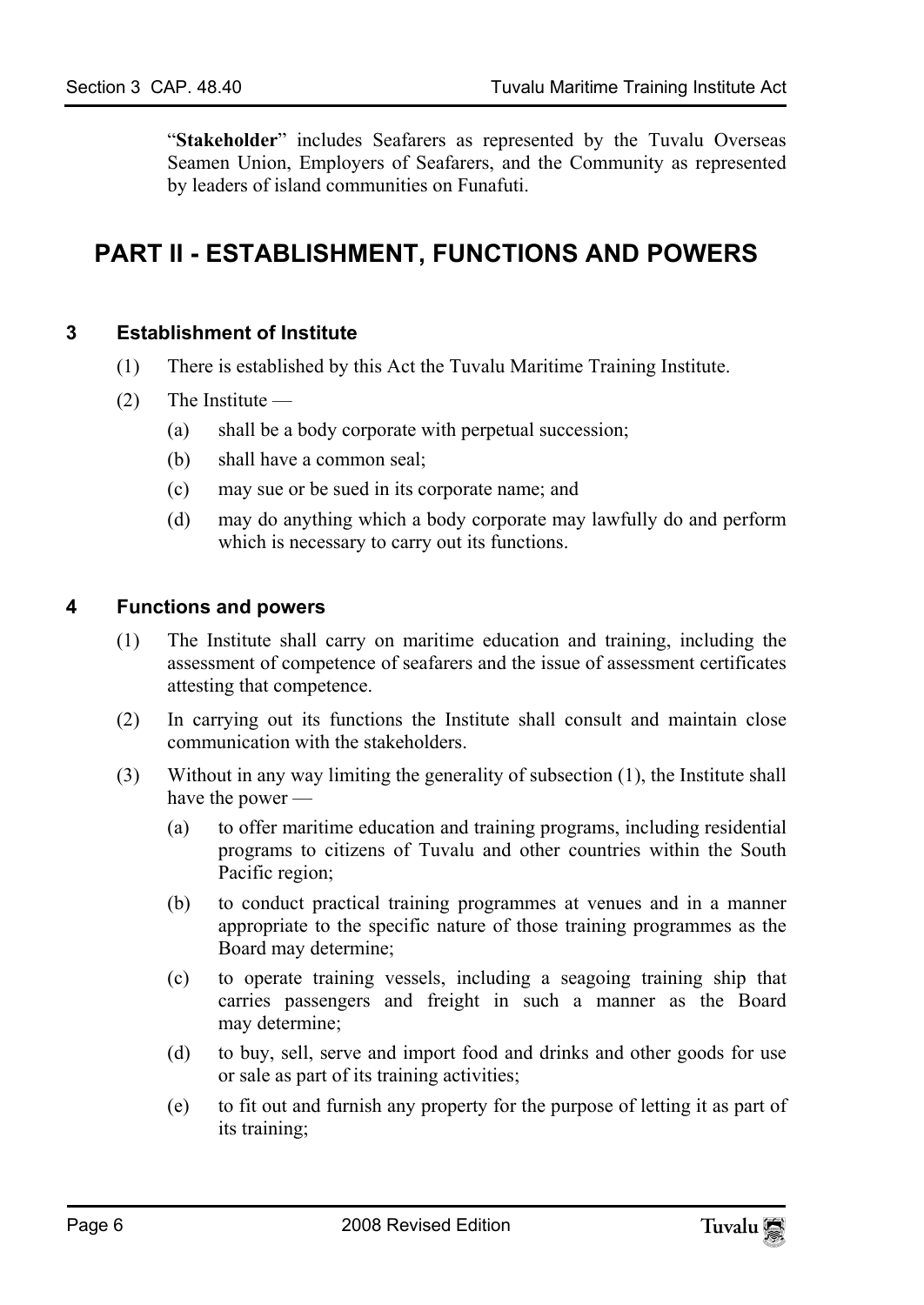- (f) to operate workshop facilities for repair or maintenance of equipment and machinery as part of its training activities;
- (g) to do in Tuvalu or elsewhere, either alone or jointly with any other person or organisation, all things necessary or convenient to be done for or in connection with or consequent on any of its powers or functions;
- (h) to charge for its services and training as the board determines;
- <span id="page-6-0"></span>(i) to raise revenue for the benefit of the Institute in any such manner as the Board with the concurrence of the Minister sees fit; and
- (j) to undertake such other activities in furtherance of its functions as the Minister may, after consultation with the Board, order.

#### **5 Ministerial directions**

- (1) In carrying out its powers, duties and functions under this Act, the Institute shall act in accordance with any policy directions (not inconsistent with this Act) in the national interest given to it from time to time in writing by the Minister.
- <span id="page-6-1"></span>(2) The Minister in issuing such policy direction shall take into account the views of the Board and Cabinet.

### <span id="page-6-2"></span>**PART III - BOARD, MANAGEMENT AND EMPLOYEES**

#### **6 Board**

- (1) There shall be a Board of Directors for the Institute which
	- (a) is the governing body of the Institute with authority, in the name of the Institute, to perform and exercise the functions and powers of the Institute under this Act; and
	- (b) shall, subject to this Act, be responsible for the policy, control and strategic direction of the Institute.
- <span id="page-6-3"></span>(2) The Board shall ensure that the policies of the Institute are directed towards the national interest.

#### **7 Constitution of the Board**

- (1) The Board shall consist of five Directors who shall be appointed by the Minister, of whom —
	- (a) one shall be a member of the Public Service; and
	- (b) four shall be representatives of the stakeholders as determined under subsection (2).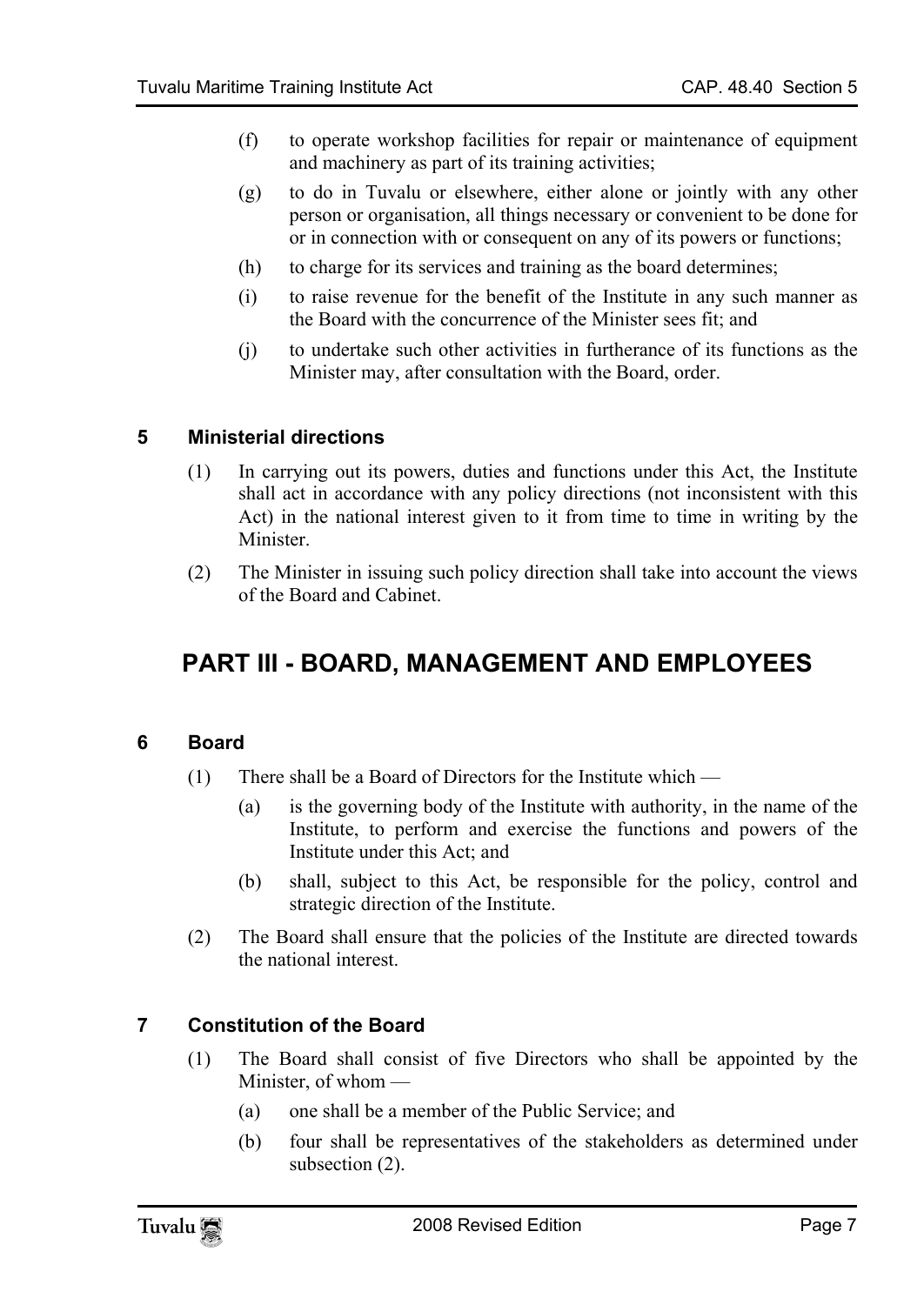- (2) The representatives to the Board of the stakeholders shall be one each from the Tuvalu Overseas Seamen Union and the community leaders, one representative from the Employers of Seafarers and another whose experience and knowledge, in the view of the Minister, will be of benefit to the Institute.
- (3) The appointment of the representatives to the Board of stakeholders shall be based on merit, industry experience, special knowledge, profession or skill which will be of benefit to the institute.
- <span id="page-7-0"></span>(4) The Directors shall be appointed for a period not exceeding three years but shall be eligible for reappointment.
- (5) The Directors shall be paid such fees and allowances as may be determined by the Board and approved by the Minister.

#### **8 Disqualification of Directors**

- (1) No person shall be eligible for appointment as a Director who
	- (a) is a member of Parliament of Tuvalu;
	- (b) is an officer or employee of the Institute;
	- (c) has been declared bankrupt or insolvent by a court in Tuvalu or elsewhere and has not received a discharge;
	- (d) is found lunatic or becomes of unsound mind; or
	- (e) has been convicted anywhere of an offence involving dishonesty.
- (2) A Director may resign his office by giving one month's notice in writing to the Minister.
- (3) The Minister shall by notice, displayed at the office of the Government in Funafuti, terminate the appointment of a Director if —
	- (a) that Director is, without prior written permission of the Chairman, absent from three successive meetings of the Board; or
	- (b) in relation to that Director any circumstances arise which, if he was not a Director, would make him ineligible for appointment under subsection  $(1)$ .
- <span id="page-7-1"></span>(4) The Minister may by notice terminate the appointment of a Director for nonperformance or other reason, but shall provide that Director with the reason or reasons for the termination.

#### **9 Chairman and Deputy Chairman**

(1) The Minister shall appoint two of the Directors to be Chairman and Deputy Chairman respectively of the Board for such period as the Minister may determine but such appointment shall cease immediately on the Chairman or Deputy Chairman ceasing to be a Director.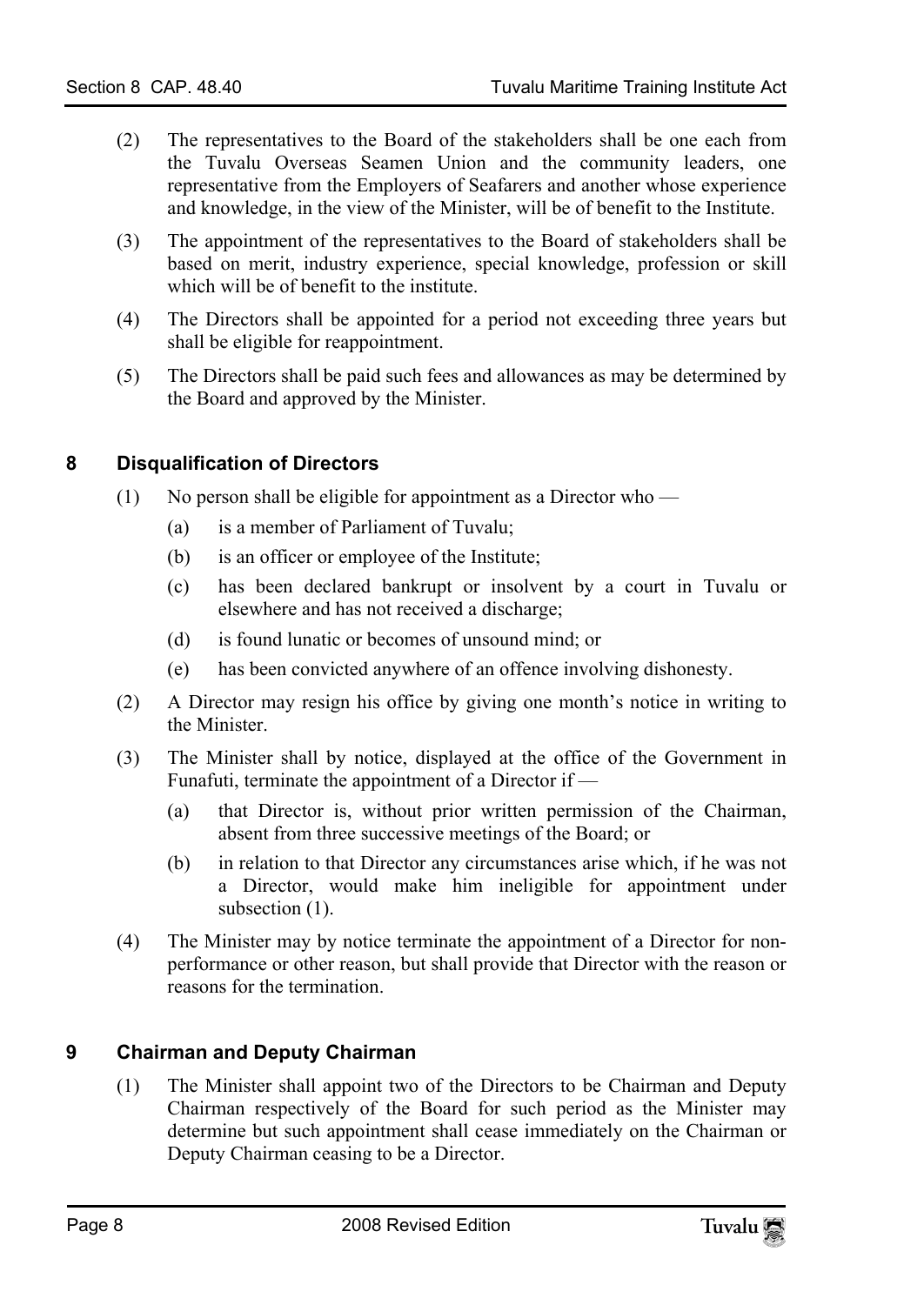- (2) The Chairman or Deputy Chairman may resign his appointment by giving written notice to the Minister.
- <span id="page-8-0"></span>(3) The Minister may by notice terminate the appointment of the Chairman or Deputy Chairman for non-performance or other reason, but shall provide him with reasons for the termination

#### **10 Meetings of the Board**

- (1) The Board shall meet as often as the business of the Institute may require but not less frequently than once a month.
- (2) Board meetings shall be at such times and places as the Board shall determine or as the Chairman or in his absence the Deputy Chairman shall direct.
- (3) The Chairman, or in his absence the Deputy Chairman shall be Chairman at meetings of the Board and in the absence of both the Chairman and the Deputy Chairman from any meeting or any part of a meeting one of the other Directors shall he appointed by the Board at or during the meeting to be Chairman of that meeting or part of that meeting.
- (4) Three Directors shall form a quorum at a meeting of the Board.
- (5) Each Director shall have one vote.
- (6) Questions arising at a Board meeting shall be resolved by a simple majority of the votes of the Directors present and voting, except that in an equality of votes, the Chairman of the meeting, or part of the meeting shall have a second or casting vote.
- <span id="page-8-1"></span>(7) The Captain Superintendent shall, unless given leave of absence in writing by the Chairman, be present at all meetings of the Board.

#### **11 Disclosure of interest**

- (1) Where a Director has an interest, direct or indirect, in a matter before the Board, he shall fully disclose that interest to the Board —
	- (a) at a meeting during the course of which he becomes aware of the relevant facts; or
	- (b) at the first meeting after he becomes aware of the relevant facts.
- <span id="page-8-2"></span>(2) After a Director has, under subsection (1), disclosed an interest in a matter before the Board, he shall not take part in the deliberation or in the decision of the Board on that matter.

#### **12 Management**

(1) The Chief Executive of the Institute shall be the Captain Superintendent who shall be responsible to the Board for the effective operation of the day to day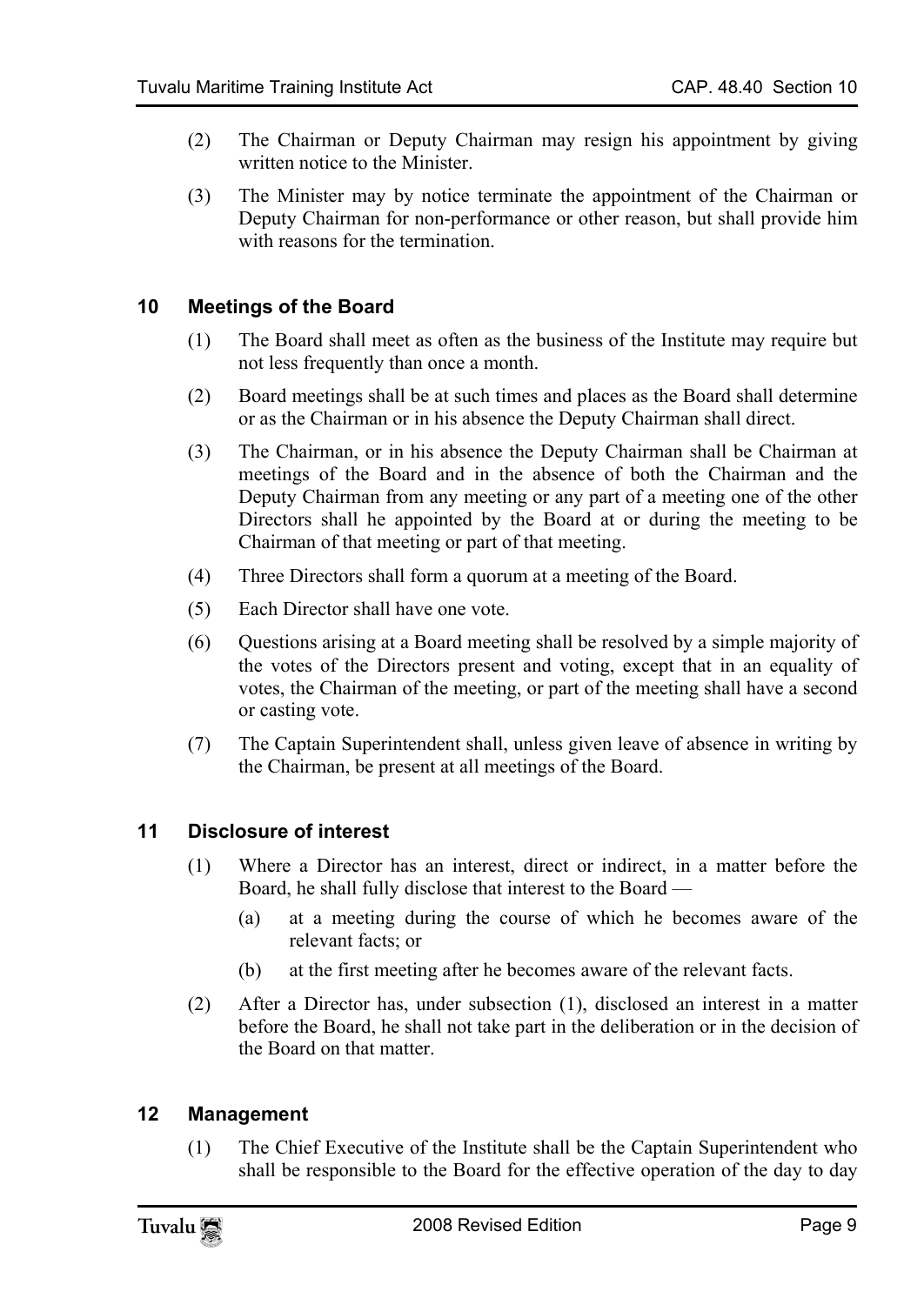activities of the Institute including the supervision and direction of officers and staff of the Institute.

- (2) The Captain Superintendent shall be appointed by the Board with the approval of the Minister.
- (3) In exercising his functions under this Act, the Captain Superintendent shall act in accordance with such policy directions as may, from time to time, be received from the Board.
- (4) The Captain Superintendent shall hold office for a period not exceeding 3 years on such terms and conditions as may be determined by the Board, subject to the approval of the Minister.
- (5) The Captain Superintendent is eligible for reappointment.
- (6) The Captain Superintendent shall devote the whole of his services to the Institute and shall not while holding office, without the approval of the Chairman of the Board:
	- (a) receive any remuneration from any office or any employment other than with the Institute; or
	- (b) hold any other office or employment, whether for remuneration or not, except as a nominee of the Institute.
- (7) Where the Captain Superintendent is prevented by illness, absence from Tuvalu or any other cause, from exercising his functions as Captain Superintendent, the Board may appoint an Acting Captain Superintendent who shall act as the Captain Superintendent until the Captain Superintendent is able to resume his functions.
- (8) The Board may by written resolution authorise the Captain Superintendent, a Director or another officer of the Institute to act, enter into contract and to sign instruments and documents, all on behalf of the Institute.
- (9) The Captain Superintendent shall be paid by the Institute such salary and allowances as are determined by the Board and approved by the Minister.
- <span id="page-9-0"></span>(10) The Minister, on the advice of the Board may, by notice terminate the appointment of the Captain Superintendent for non-performance or any other reasons but shall provide him with a reason or reasons for the termination

#### **13 Officers and staff**

- (1) The Board shall appoint, employ or dismiss such permanent officers and staff as may be reasonably necessary for the purposes of or in connection with the business of the Institute on such terms and conditions as the Board may determine and approved by the Minister.
- (2) The Captain Superintendent shall appoint, employ or dismiss such temporary and casual employees of the Institute as may be reasonably necessary for the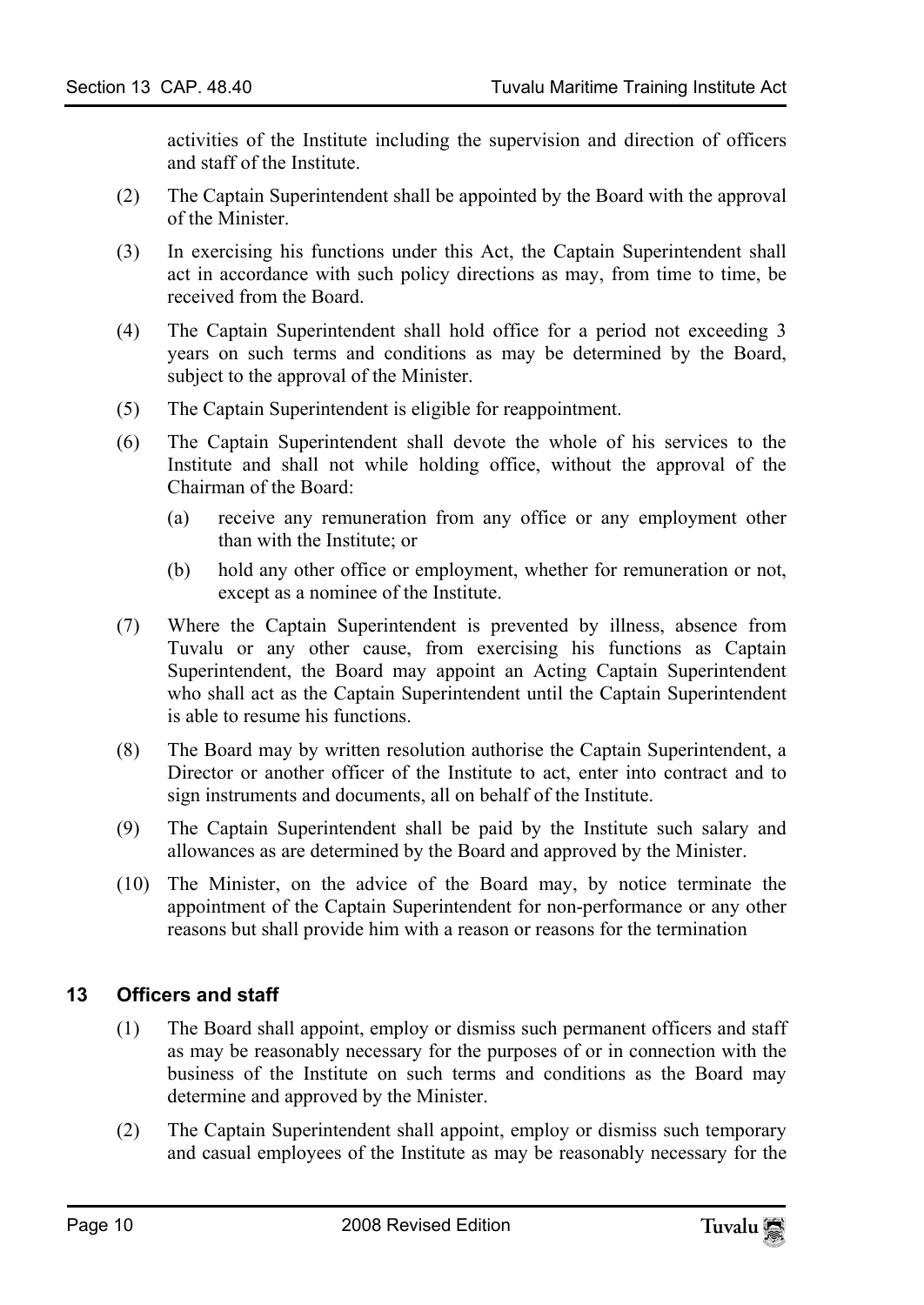purposes of or in connection with the business of the Institute on such terms and conditions as the Board may determine and approved by the Minister.

- (3) The Captain Superintendent shall provide for the training, career development and discipline of the officers and staff of the Institute.
- (4) The officers and staff of the Institute shall be under the administrative control of the Captain Superintendent.

## <span id="page-10-1"></span><span id="page-10-0"></span>**PART IV - FINANCIAL PROVISIONS**

#### **14 Funds and property of the Institute**

The funds and property of the Institute shall consist of —

- (a) money appropriated by Parliament and paid to the Institute;
- (b) rights, interests, assets or liabilities of the Government vested in the Institute under section 15;
- (c) all monies received by the Institute for goods or services provided under this Act;
- (d) monies paid to the Institute by way of grants, subsidies, loans, rent and repayments of principal or interest;
- (e) money from the sale of property held by or on behalf of the Institute;
- (f) sums due on any investment made by the Institute;
- <span id="page-10-2"></span>(g) other money and property lawfully received by the Institute; and
- (h) accumulations of income derived from any money or property of the Institute.

#### **15 Vesting of Government assets etc in the Institute**

- (1) At the commencement of this Act, the rights, interests, assets and liabilities of the Government formerly managed by the Tuvalu Maritime School shall be transferred to and vested in the Institute.
- <span id="page-10-3"></span>(2) The Minister, with the approval of Cabinet, may further vest or transfer to the Institute any rights, interests, assets and liabilities.

#### **16 Prudent conduct of affairs**

- (1) The Institute shall conduct its affairs in accordance with sound business principles.
- (2) Financial accounts are to be prepared on an accrual accounting basis.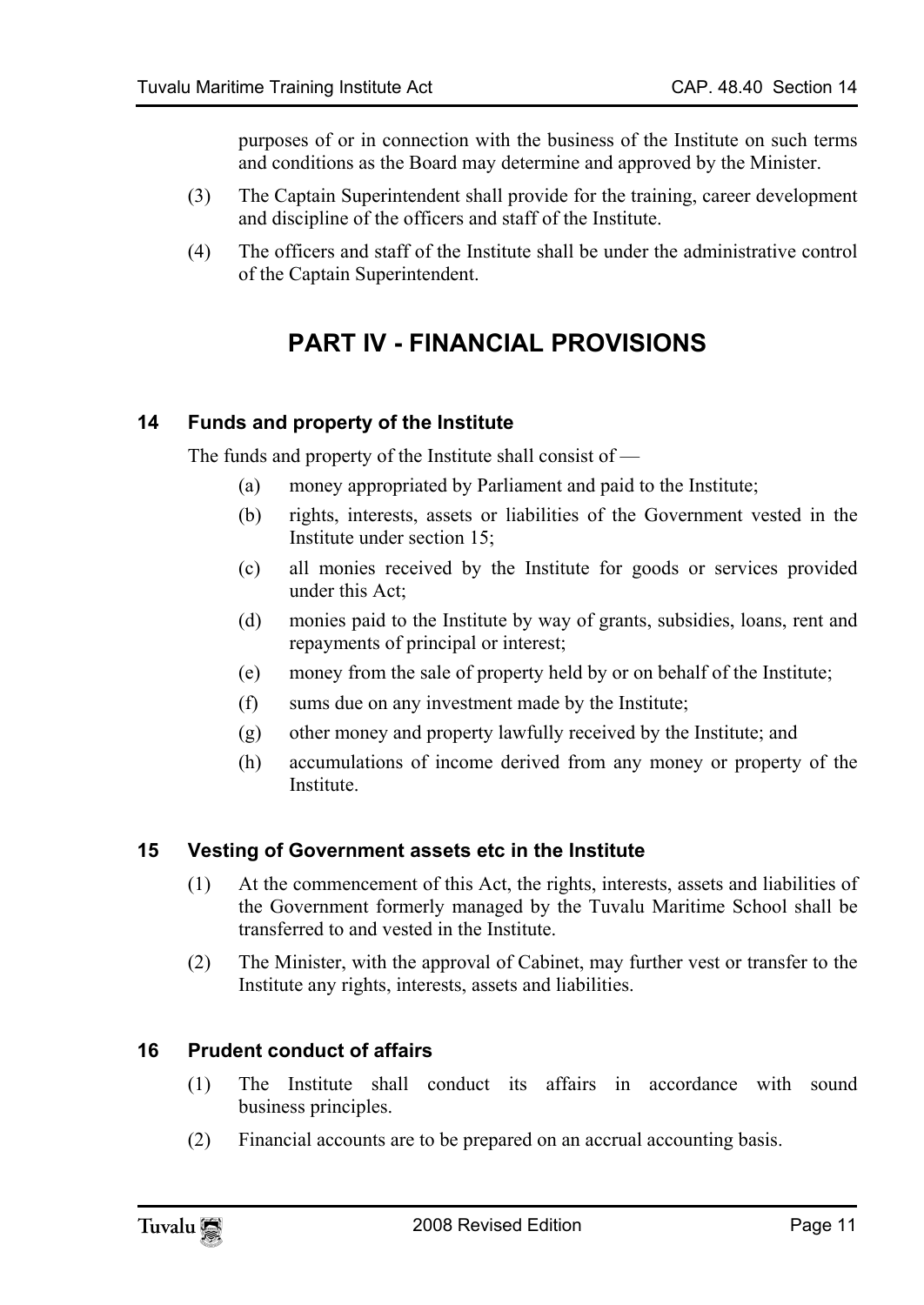#### <span id="page-11-0"></span>**17 Financial Year**

- <span id="page-11-1"></span>(1) The financial year of the Institute shall end on 31st March each year.
- (2) The Minister may amend subsection (1) by order.

#### **18 Profits**

- (1) The net profit of the Institute in any financial year shall be determined by the Board after allowing for expenses of operation during that financial year and making provision for depreciation and repayment of any advances.
- <span id="page-11-2"></span>(2) The net profit of the Institute in. any financial year shall be allocated as the Board, with the approval of the Minister, determines.

#### **19 Reserve Fund**

- (1) The Institute shall have a reserve fund which shall consist of such sums as are placed to the credit of the reserve fund as the Board, with the approval of the Minister, determines.
- <span id="page-11-3"></span>(2) There may be transferred from time to time from the reserve fund to the working capital of the Institute such sums as the Board, with the approval of the Minister, determines.

#### **20 Estimates**

- (1) The Board shall prepare and submit to the Minister, not later than three months before the end of each financial year, both the estimates of the income and expenditure of the Institute on an accrual basis and the capital budget for the next financial year, and for any such longer period that the Minister may require.
- <span id="page-11-4"></span>(2) The Board shall cause to be kept all proper books and records of account of its income, expenditure, assets and liabilities on an accrual basis.

#### **21 Annual reports and accounts etc**

- (1) The Board shall, as soon as practicable after the end of each financial year and in any event not later than 6 months from the end of the financial year, prepare —
	- (a) a report of the operations of the Institute during the year; and
	- (b) accounts and financial statements, in the appropriate forms in respect of that year.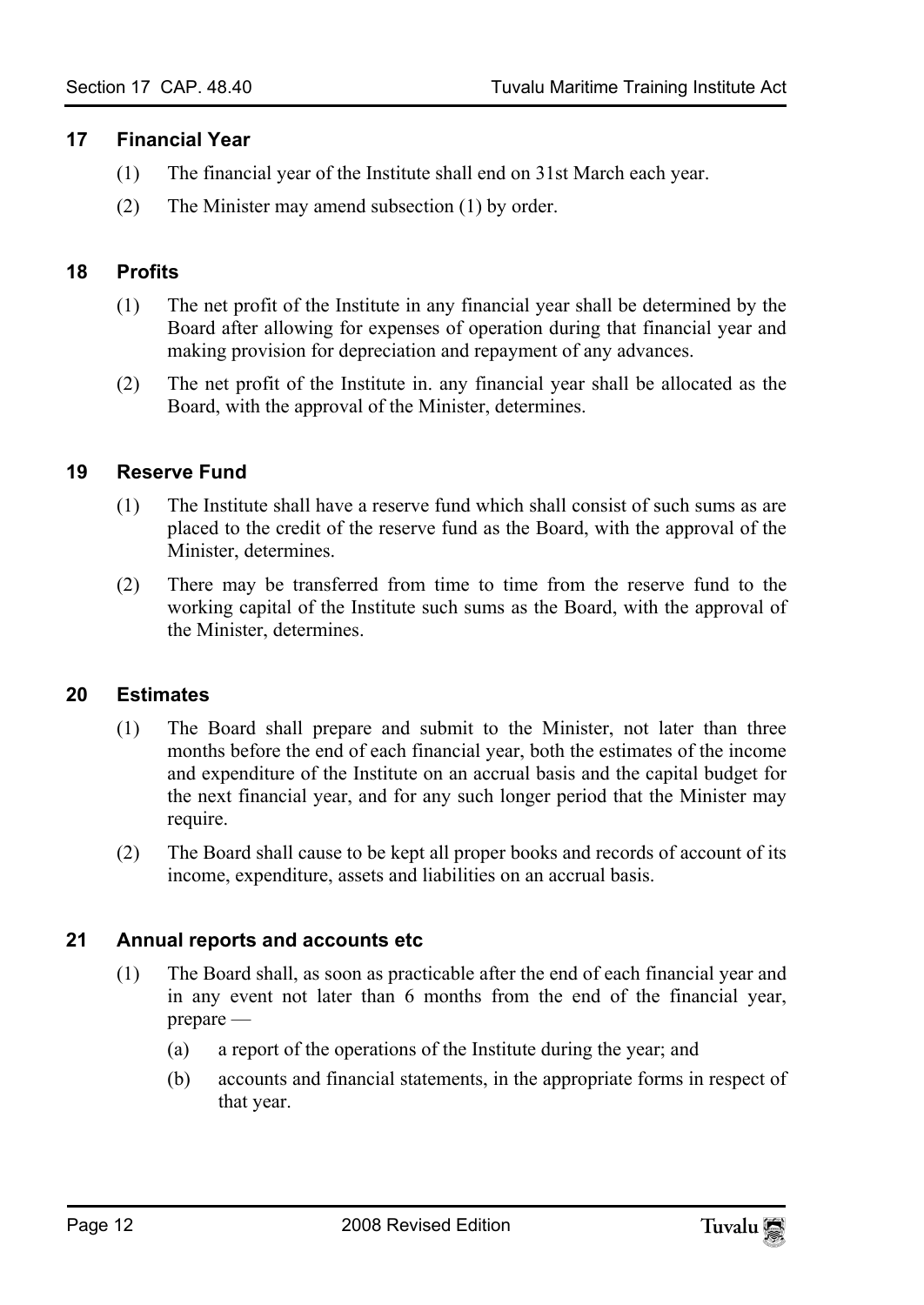<span id="page-12-0"></span>(2) The report prepared under subsection (1) shall include details of the financial performance and effectiveness of the Institute as compared with the performance measures included in the Corporate Plan.

#### **22 Corporate Plans**

- (1) The Board shall prepare corporate plans.
- (2) The first corporate plan
	- (a) shall be for a period not less than 3 years and not more than 5 years; and
	- (b) shall be prepared and submitted to the Minister no later than 30 September 2001.
- (3) Each subsequent corporate plan shall be for a period of not less than 3 years and not more than 5 years and shall be submitted to the Minister annually by 30 September.
- (4) The Board may review and revise a corporate plan at any time.
- (5) Each corporate plan prepared shall
	- (a) set out the objectives of the Institute;
	- (b) outline the overall strategies and policies that the Institute will follow to achieve its objectives and discharge its functions;
	- (c) include a forecast of revenue and expenditure of the Institute, including capital expenditure;
	- (d) include such performance indicators and targets as the Board considers appropriate; and
	- (e) include such other matters as may be prescribed by the Minister.
- (6) As soon as practicable after the Board revises a corporate plan it shall submit a copy of the revised corporate plan to the Minister.
- (7) The Minister may, not later than 30 days after receipt of a corporate plan direct the Board to review and revise the corporate plan in accordance with government policies and priorities as communicated by the Minister to the Board.
- (8) If the Board forms the opinion that matters have arisen which may
	- (a) prevent, or significantly affect, the achievement of the objectives in a corporate plan;
	- (b) significantly affect the strategies and policies that are to be followed under the corporate plan; or
	- (c) prevent or significantly affect the forecast of revenue and expenditure under corporate plan,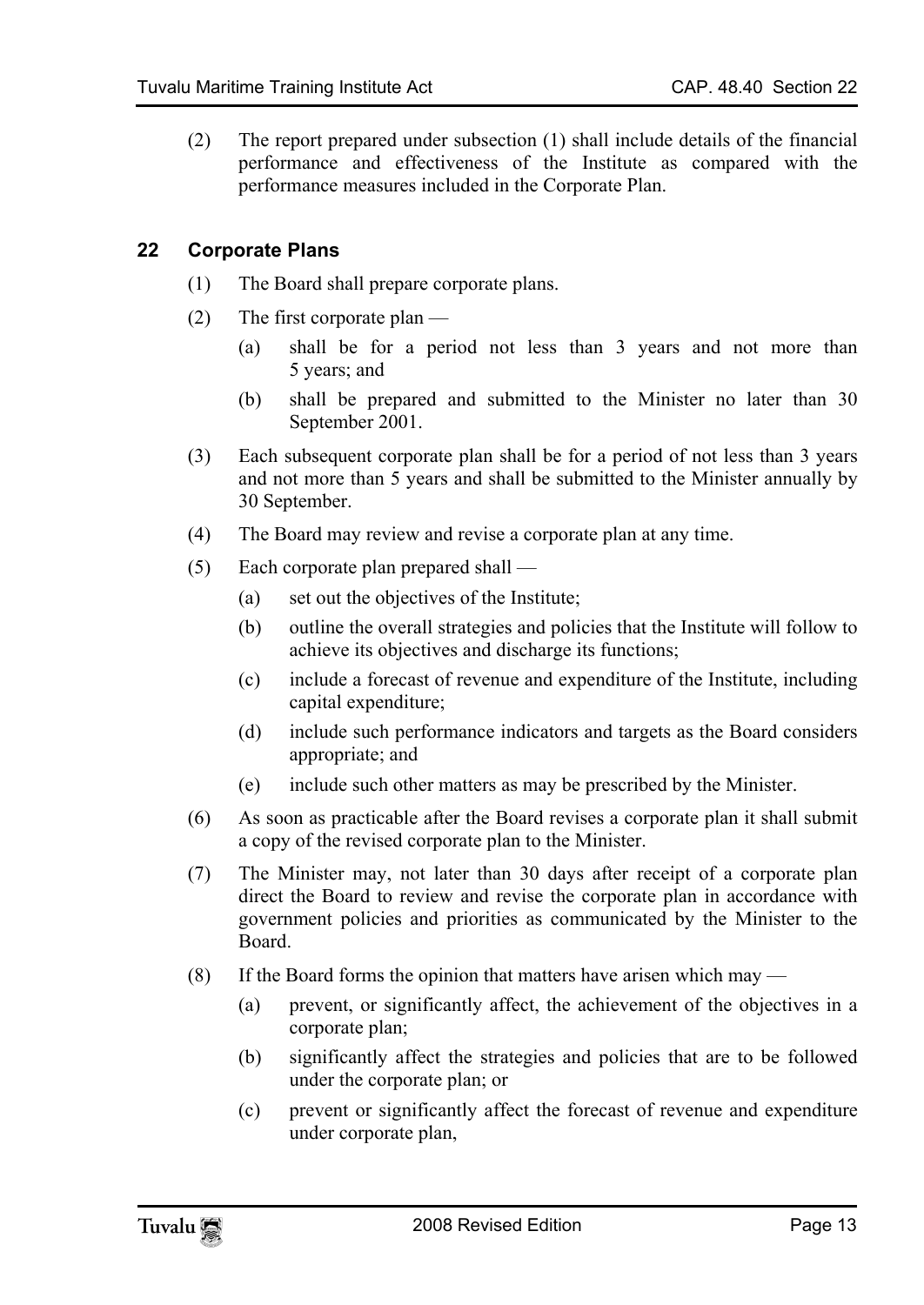the Board shall immediately notify the Minister in writing of its opinion and of the reasons for that opinion.

#### **23 Audit**

- (1) The Auditor-General shall inspect, audit and report at least once in every financial year to Parliament on the accounts, finances and property of the **Institute**
- (2) The Auditor-General shall satisfy himself that the accounts of the Institute have been properly prepared in accordance with sound accounting principles and in his report he shall state —
	- (a) whether the accounts and statements have been properly prepared in accordance with the books and records of the Institute and give a true and fair view of the financial operations and the current financial position of the Institute;
	- (b) whether the books and records of the Institute have been properly kept and contain information adequate for the purpose of the audit;
	- (c) whether the financial affairs of the Institute have been properly conducted; and
	- (d) all other matters arising out of the accounts and statements which he considers should be made known to the Minister and to Parliament.

## <span id="page-13-1"></span><span id="page-13-0"></span>**PART V - MISCELLANEOUS**

#### **24 Difficulties and uncertainties in operation**

- (1) If it appears to the Minister expedient for the purpose of removing any difficulties or uncertainties arising out of the operation of the Institute, the Minister with the concurrence of the Cabinet, may by order direct that all of the Institute's property of whatever description and kind as may be specified in the order shall from an appointed day vest, or as the case may be, be deemed to have vested in the Government and the Government shall from the appointed day be responsible for the carrying out of the functions of the Institute and exercise its powers as specified in this Act.
- (2) The vesting of the property of the institute in the Government under subsection (1) of this section shall not extinguish any claims, rights and liabilities of the Institute against or to any person or of any person against or to the Institute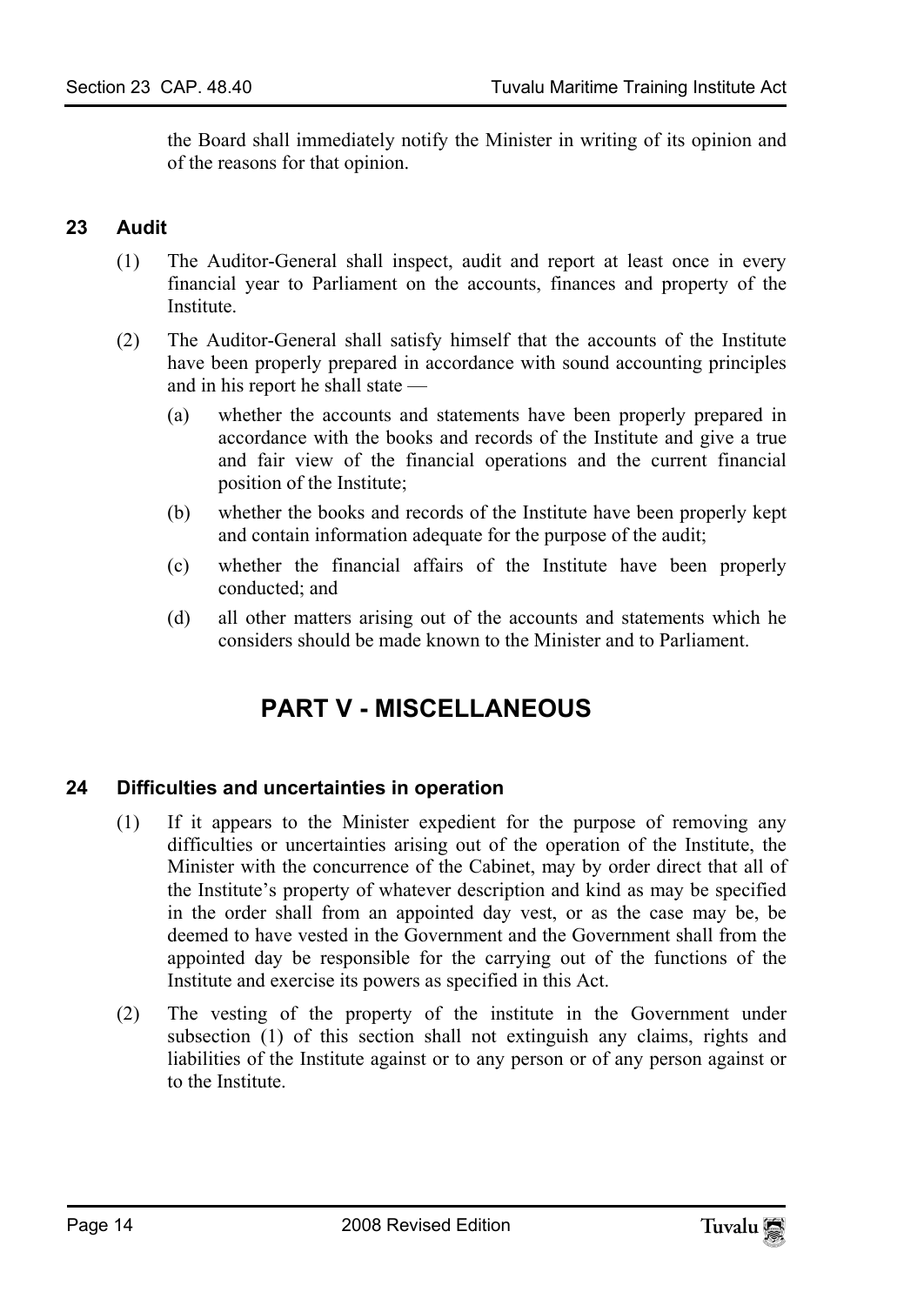### **25 Regulations**

<span id="page-14-0"></span>The Minister may make regulations for the conduct of the affairs and operations of the Institute.